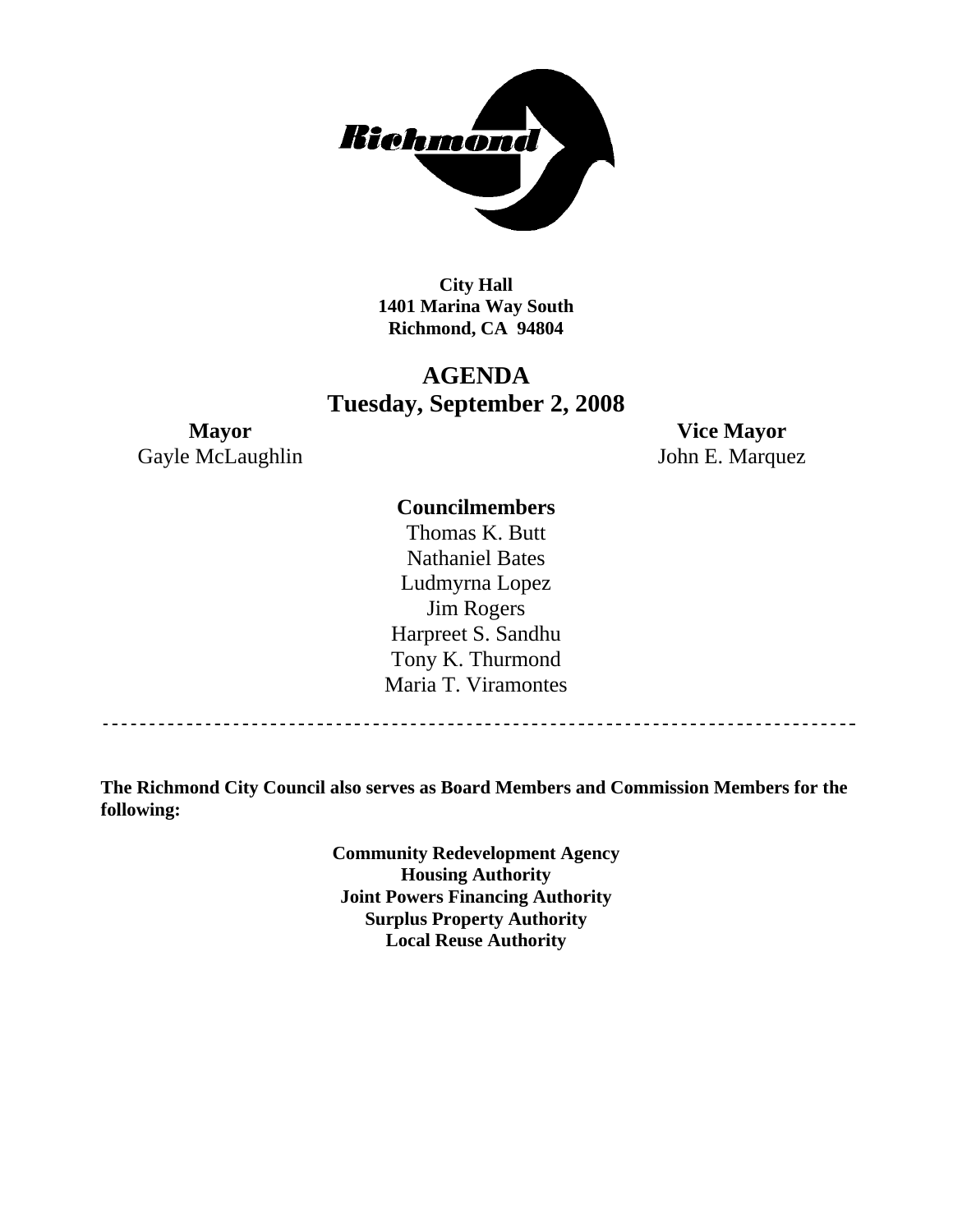# **MEETING PROCEDURES**

The City of Richmond encourages community participation at its City Council meetings and has established procedures that are intended to accommodate public input in a timely and time-sensitive way. As a courtesy to all members of the public who wish to participate in City Council meetings, please observe the following procedures:

**PUBLIC COMMENT ON AGENDA ITEMS:** Anyone who desires to address the City Council on items appearing on the agenda must complete and file a pink speaker's card with the City Clerk **prior** to the City Council's consideration of the item. Once the City Clerk has announced the item and discussion has commenced, no person shall be permitted to speak on the item other than those persons who have submitted their names to the City Clerk. Your name will be called when the item is announced for discussion. **Each speaker will be allowed TWO (2) MINUTES to address the City Council on NON-PUBLIC HEARING items listed on the agenda.** 

**OPEN FORUM FOR PUBLIC COMMENT:** Individuals who would like to address the City Council on matters not listed on the agenda or on **Presentations, Proclamations and Commendations, Report from the City Attorney, or Reports of Officers** may do so under Open Forum. All speakers must complete and file a pink speaker's card with the City Clerk **prior** to the commencement of Open Forum. **The amount of time allotted to individual speakers shall be determined based on the number of persons requesting to speak during this item. The time allocation for each speaker will be as follows: 15 or fewer speakers, a maximum of 2 minutes; 16 to 24 speakers, a maximum of 1 and one-half minutes; and 25 or more speakers, a maximum of 1 minute.** 

#### **SPEAKERS ARE REQUESTED TO OCCUPY THE RESERVED SEATS IN THE FRONT ROW BEHIND THE SPEAKER'S PODIUM AS THEIR NAME IS ANNOUNCED BY THE CITY CLERK.**

**CONSENT CALENDAR:** Consent Calendar items are considered routine and will be enacted, approved or adopted by one motion unless a request for removal for discussion or explanation is received from the audience or the City Council. A member of the audience requesting to remove an item from the Consent Calendar must complete and file a speaker's card with the City Clerk **prior to the City Council's consideration of Item C, Agenda Review.** An item removed from the Consent Calendar may be placed anywhere on the agenda following the City Council's agenda review.

*The City Council's adopted Rules of Procedure recognize that debate on policy is healthy; debate on personalities is not. The Chairperson has the right and obligation to cut off discussion that is too personal, too loud, or too crude.* 

**\*\*\*\*\*\*\*\*\*\*\*\*\*\*\*\*\*\*\*\*\*\*\*\*\*\*\*\*\*\*\*\*\*\*\*\*\*\*\*\*\*\*\*\*\*\*\*\*\*\*\*\*\*\*\*\*\*\***

# **Evening Open Session**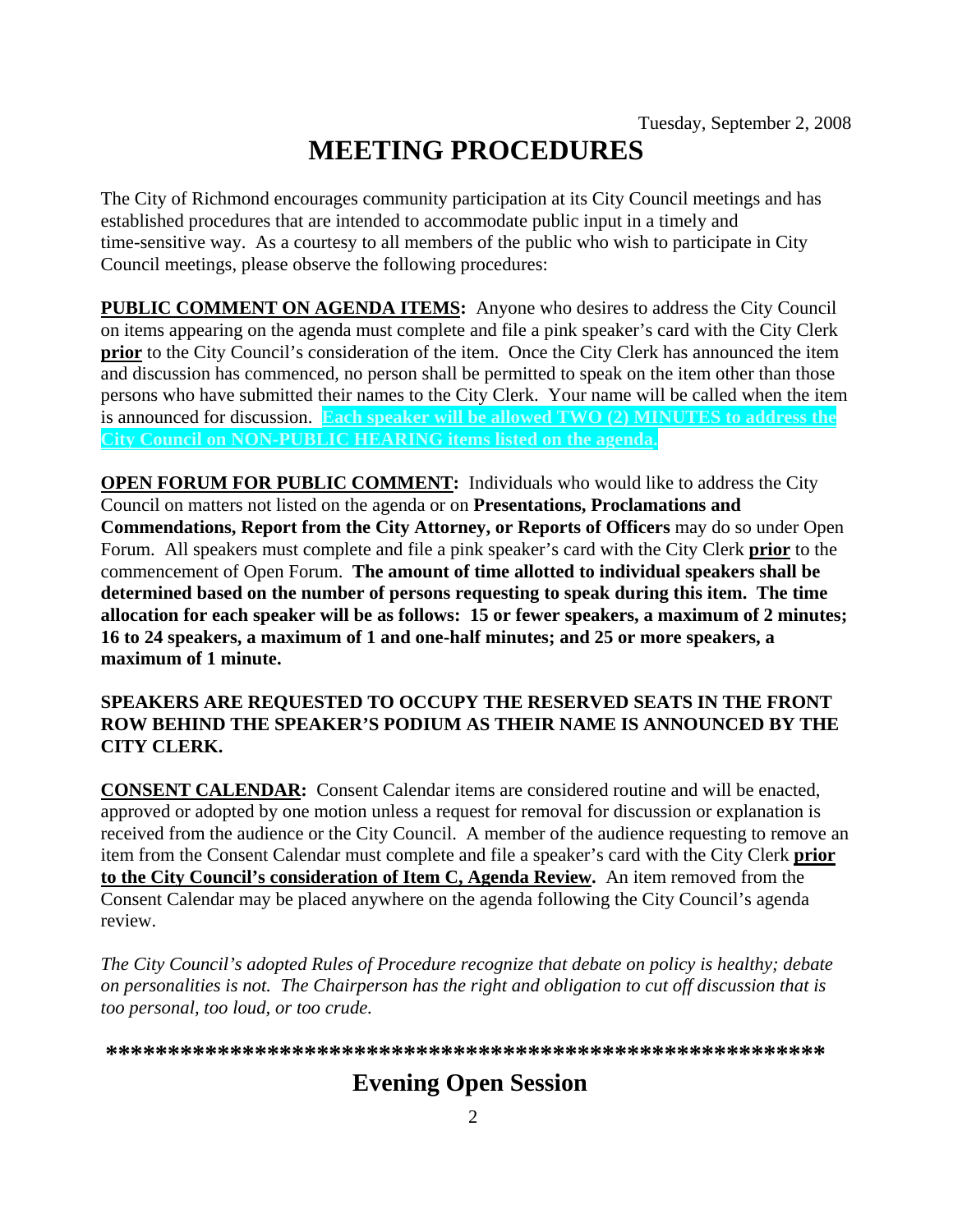Tuesday, September 2, 2008

5:00 p.m.

## **A. ROLL CALL**

## **B. PUBLIC COMMENT**

## **C. ADJOURN TO CLOSED SESSION**

# **Closed Session**

#### Shimada Room of City Hall

## **A. CITY COUNCIL**

**A-1.** LIABILITY CLAIMS - PENDING LITIGATION (Government Code Section 54956.9):

> Claimant: Scyvitria Parker Agency Claimed Against: City of Richmond

**A-2.** CONFERENCE WITH LEGAL COUNSEL - EXISTING LITIGATION (Subdivision [a] of Government Code Section 54956.9):

Parchester Village v. City of Richmond

**A-3.** CONFERENCE WITH LEGAL COUNSEL - ANTICIPATED LITIGATION (Initiation of litigation pursuant to Subdivision (c) of Section 54956.9):

Two cases

**\*\*\*\*\*\*\*\*\*\*\*\*\*\*\*\*\*\*\*\*\*\*\*\*\*\*\*\*\*\*\*\*\*\*\*\*\*\*\*\*\*\*\*\*\*\*\*\*\*\*\*\*\*\*\*\*\*\*\***

# **Richmond Community Redevelopment Agency**

6:55 p.m.

- **A. ROLL CALL**
- **B. STATEMENT OF CONFLICT OF INTEREST**
- **C. OPEN FORUM FOR PUBLIC COMMENT**
- **D. CONSENT CALENDAR**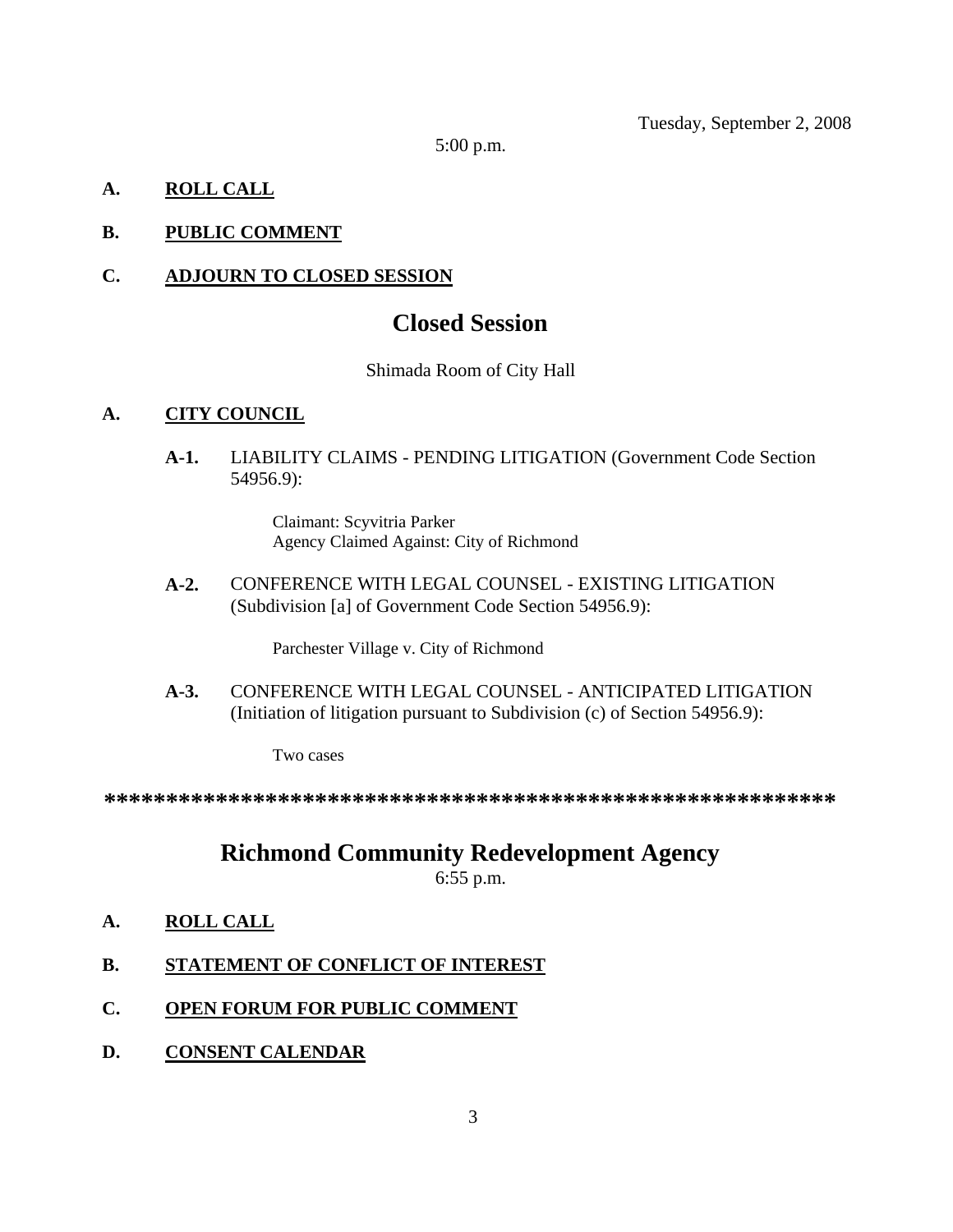Tuesday, September 2, 2008

**D-1. CONTINUED TO SEPTEMBER 16, 2008,** ADOPT A RESOLUTION authorizing the Executive Director to negotiate and execute an Exclusive Right to Negotiate (ERN) with Kingston LLC, the Developer, for market rate and affordable housing on a portion of the Miraflores Housing Development site - Richmond Community Redevelopment Agency (Steve Duran/Patrick Lynch 307-8140).

#### **E. ADJOURNMENT**

**\*\*\*\*\*\*\*\*\*\*\*\*\*\*\*\*\*\*\*\*\*\*\*\*\*\*\*\*\*\*\*\*\*\*\*\*\*\*\*\*\*\*\*\*\*\*\*\*\*\*\*\*\*\*\*\*\*\*** 

## **CITY COUNCIL**

7:00 p.m.

**A. ROLL CALL**

#### **B. STATEMENT OF CONFLICT OF INTEREST**

**C. AGENDA REVIEW**

#### **D. PRESENTATIONS, PROCLAMATIONS, AND COMMENDATIONS**

- **D-1.** Presentation in honor of the late Reverend Charles H. Belcher, former Richmond City Councilmember - Councilmember Bates (620-6581).
- **D-2.** Presentation in honor of the late Richard L. Griffin, former Richmond City Councilmember - Councilmember Bates (620-6581).

#### **E. REPORT FROM THE CITY ATTORNEY OF FINAL DECISIONS MADE AND NON-CONFIDENTIAL DISCUSSIONS HELD DURING CLOSED SESSION**

#### **F. CONSENT CALENDAR**

- **F-1.** ADOPT a resolution proclaiming September 15 28, 2008, as a period for Pollution Prevention Awareness - Engineering (Rich Davidson 307-8105).
- **F-2.** ADOPT two resolutions accepting (1) a grant of an exclusive public access easement along the shoreline of the Seacliff Marina property for the purpose of constructing, operating, and maintaining a pedestrian and biking trail, and (2) a grant of a non-exclusive public easement along the shoreline of the Bottoms' property for the purpose of vehicular access - City Attorney's Office (Louise Renne 620-6509).
- **F-3.** ADOPT a resolution to deny the appeal and affirm the Design Review Board's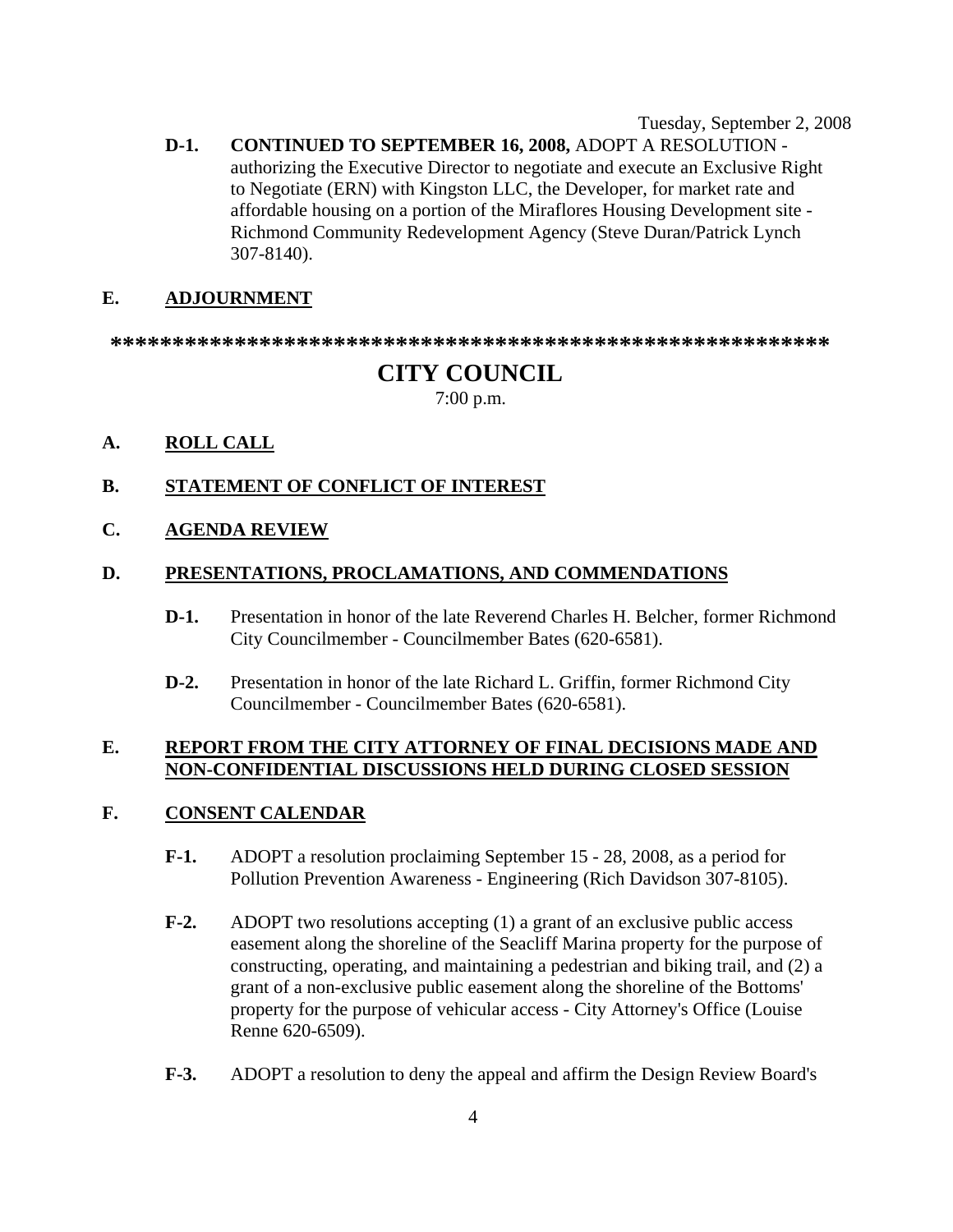Tuesday, September 2, 2008 approval of a Design Review Permit, subject to conditions, for the project located at 4917 Thunderhead Court - Planning and Building Services Department (Richard Mitchell 620-6706).

- **F-4.** ADOPT an ordinance (second reading) amending the Zoning Ordinance to clarify the boundaries and applicable regulations of the Transition/Buffer Zone as set forth in the Knox Freeway/Cutting Boulevard Specific Plan - Planning and Building Services Department (Richard Mitchell 620-6706).
- **F-5.** APPROVE a four month contract with Neher & Associates to conduct a recruitment for Deputy Budget & Financial Services Agency Director in an amount not to exceed \$19,500 - Human Resources (Leslie Knight 620-6600).
- **F-6.** APPROVE a contract with Courtyard by Marriott from September 3, 2008, to December 31, 2008, to provide meeting space and catering services for the Firefighter Trainee interviews at an amount not to exceed \$14,500 - Human Resources (Leslie Knight 620-6600).
- **F-7.** ADOPT a resolution authorizing the City Manager to execute a successor Memorandum of Understanding between the City and the Richmond Police Officers Association in accordance with the terms of the Tentative Agreement reached between the parties' representatives - Human Resources (Leslie Knight 620-6600).
- **F-8.** ADOPT an ordinance (second reading) establishing wages, salary, and compensation for the new classification of Housing Asset Manager (Salary Range 067D: \$7,509 - \$9,099/month) – Human Resources (Leslie Knight 620- 6600).
- **F-9.** ADOPT a resolution amending the City of Richmond's position classification plan to add the classification of Neighborhood Change Agent - Human Resources (Leslie Knight 620-6600).
- **F-10.** INTRODUCE an ordinance (first reading) establishing wages, salary and compensation for the new classification of Neighborhood Change Agent (Salary Range 14A: \$3,442 - \$4,161/month) - Human Resources (Leslie Knight 620- 6600).
- **F-11.** INTRODUCE an ordinance (first reading) amending the City's contract with CalPERS to permit active members of the City's Police and Firemen's Pension Plan to transfer to CalPERS - Human Resources (Leslie Knight 620-6600).
- **F-12.** APPROVE a second amendment to the contract with Nichols Engineering to review a risk assessment and cost estimate prepared by the owners of 1 Barrett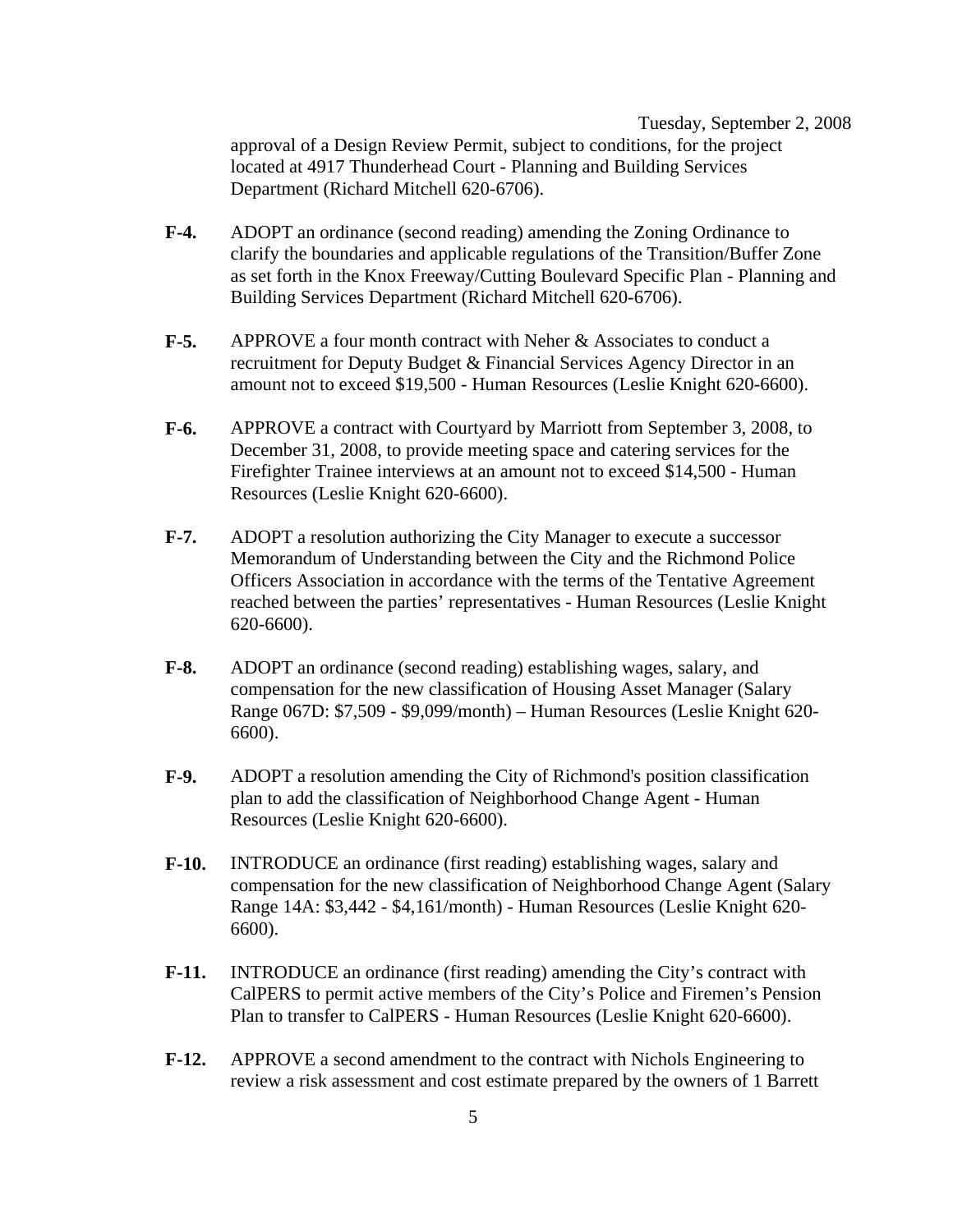Tuesday, September 2, 2008 Avenue, increasing the contract amount by \$7,500, for a total amount not to exceed of \$15,000, and extending the term until June 30, 2009 -City Manager's Office (Bill Lindsay 620-6512).

- **F-13.** APPROVE the following appointments: Human Relations and Human Rights Commission: Sheryl Lane, term expires 3/30/10; Recreation and Parks Commission: Michael Leedie, term expires 10/26/11 - Mayor McLaughlin (620- 6503).
- **F-14.** APPROVE minutes of the Regular Meeting of the City Council held on July 22, 2008, and July 29, 2008 - City Clerk's Office (Diane Holmes 620-6513).

#### **G. PUBLIC HEARINGS**

**G-1.** HOLD A PUBLIC HEARING, and, if appropriate, MAKE THE REQUIRED FINDINGS pursuant to Federal Transit Administration (FTA) Section 5310 that there are no private nonprofit agencies available to provide demand-response and fixed-route transportation services for the elderly and disabled persons residing in the Richmond, Kensington, North Richmond, and El Sobrante areas for a minimum of 20 hours per week. These transportation services are to be provided to destinations within Richmond, East Richmond Heights, El Sobrante, Kensington, North Richmond, Rollingwood and parts of Pinole and Albany - Recreation Department (Keith Jabari 620-6791).

#### **H. OPEN FORUM FOR PUBLIC COMMENT**

- **I. AGREEMENTS**
- **J. RESOLUTIONS**
- **K. ORDINANCES**
	- **K-1.** INTRODUCE an ordinance (first reading) amending Chapter 11.84 of the Richmond Municipal Code for a new special event application process, guidelines, and fees to help facilitate better event planning, department coordination, and recovery of City costs. The Public Safety/Public Services Standing Committee reviewed this item at its June 19, 2008 meeting, and recommends approval by the City Council - City Manager's Office (Bill Lindsay 620-6512).
	- **K-2.** INTRODUCE an ordinance (first reading) regulating public right-of-way encroachments and establishing encroachment permit requirements for video service providers, utilities and special districts - Engineering (Rich Davidson 307-8105).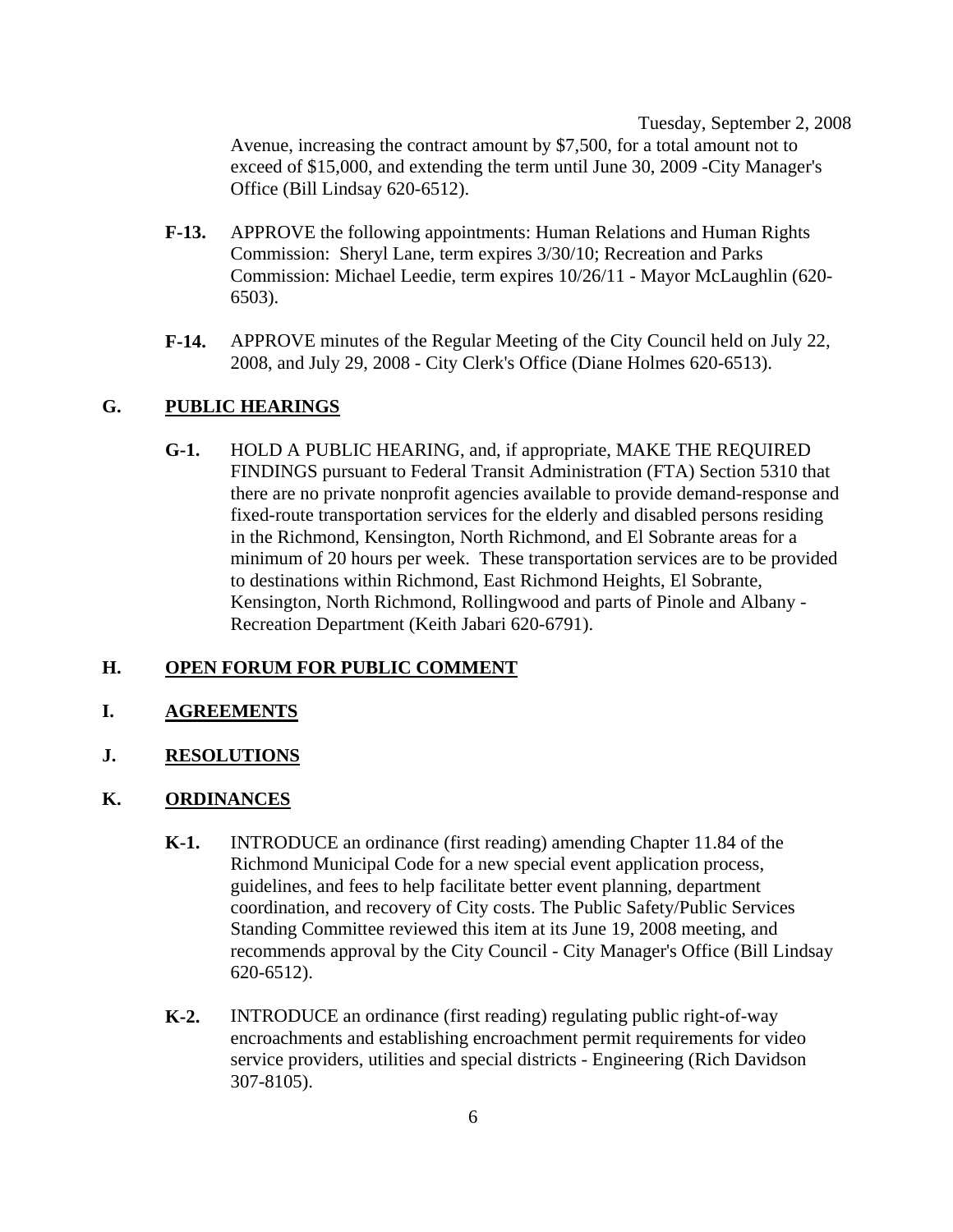**K-3.** ADOPT a six-month extension to the urgency ordinance providing for a temporary moratorium on the acceptance, processing and approval of applications and permits to construct, modify or place wireless telecommunication facilities within the City of Richmond through and including March 12, 2009 - Planning and Building Services Department (Richard Mitchell 620-6706).

#### **L. COUNCIL AS A WHOLE**

- **L-1.** ADOPT a resolution granting approval to the Richmond Community Benefits Agreement, dated July 31, 2008 - City Manager's Office (Bill Lindsay 620- 6512).
- **L-2.** DISCUSS and RECONSIDER (1) the matter to appoint members to the Richmond Community Fund Advisory Committee (RCFAC) pursuant to the Richmond Community Benefits Agreement; and

(2) RESCIND the vote taken at the July 29, 2008, City Council meeting appointing Councilmembers Bates, Sandhu and Lopez to the RCFAC and Vice Mayor Marquez as an alternate; and

(3) SCHEDULE consideration of appointments to the RCFAC at the second City Council meeting in 2009 - Vice Mayor Marquez, Councilmembers Sandhu, and Viramontes (620-6581).

- **L-3.** APPROVE Point Molate Remediation Agreement and a second amendment to the Land Disposition Agreement (LDA) between the City of Richmond and Upstream Point Molate LLC, to facilitate the early transfer of Point Molate from the Navy to the City of Richmond - City Manager's Office (Bill Lindsay 620- 6512)
- **L-4.** DISCUSS and PROVIDE DIRECTION to staff to gather information to present to the Council about the Oakland Fund for Children and Youth to determine if some aspects of this program could be considered in order to enhance capacity and accountability for youth services and activities in Richmond - Mayor McLaughlin and Councilmember Thurmond (620-6503/620-6581).
- **L-5.** (1) DISCUSS and DIRECT staff on collection of utility taxes from the Chevron Corporation; and (2) AUTHORIZE up to \$250,000 for fiscal and legal assistance associated with the collection of outstanding receivables, if necessary, for the